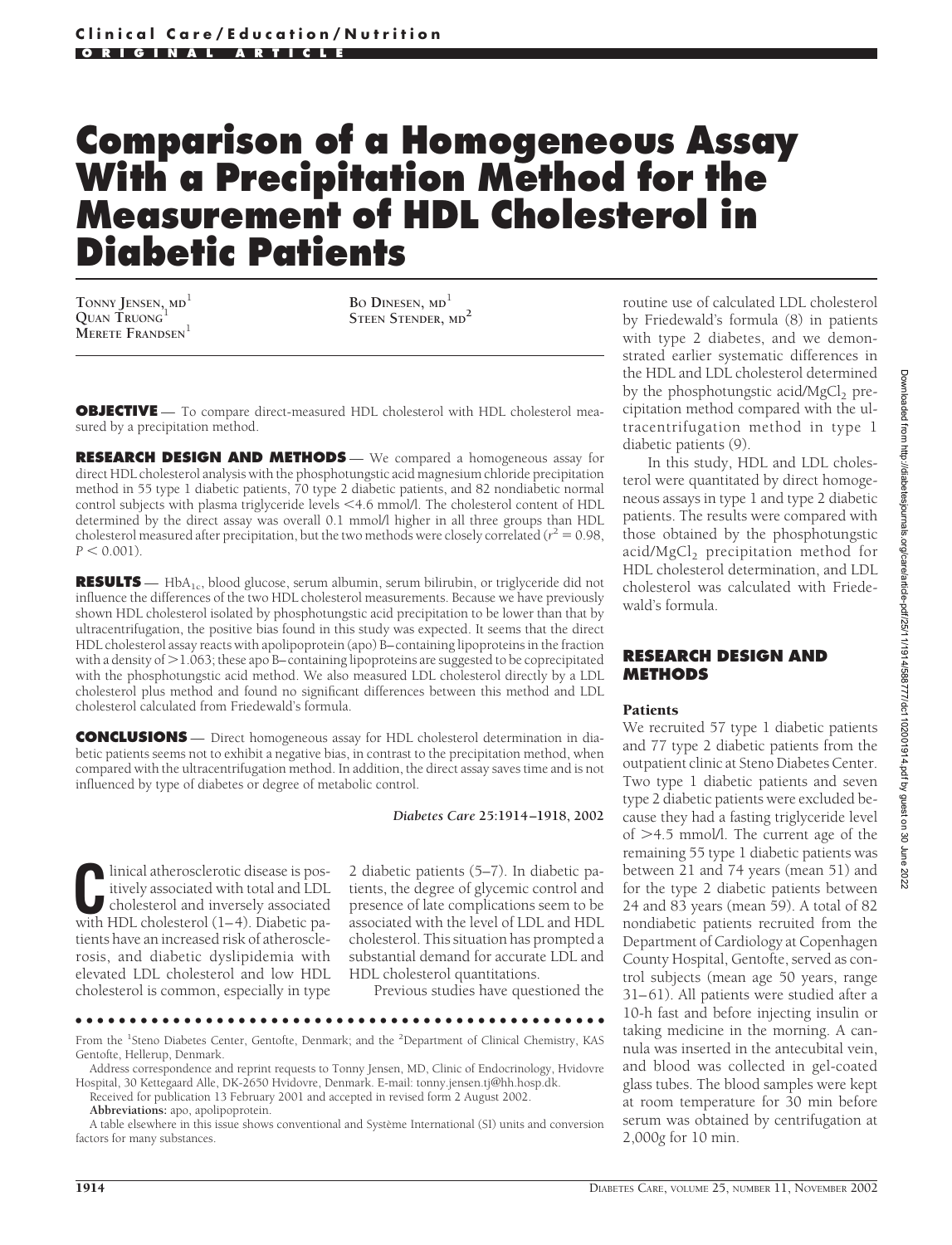|                          | n    | HDL cholesterol            |                                          | LDL cholesterol                                |                 |
|--------------------------|------|----------------------------|------------------------------------------|------------------------------------------------|-----------------|
|                          |      | Directly measured (mmol/l) | Measured after precipitation<br>(mmol/l) | Directly measured (mmol/l) Calculated (mmol/l) |                 |
| Control subjects         | -82  | $1.58 \pm 0.46$            | $1.47 \pm 0.46$                          | $3.30 \pm 0.95$                                | $3.28 \pm 0.93$ |
| Type 1 diabetic patients | - 55 | $1.69 \pm 0.42$            | $1.58 \pm 0.41$                          | $3.49 \pm 0.85$                                | $3.44 \pm 0.89$ |
| Type 2 diabetic patients | - 70 | $1.29 \pm 0.34$            | $1.18 \pm 0.34$                          | $3.61 \pm 1.14$                                | $3.58 \pm 1.11$ |

**Table 1—***HDL and LDL cholesterol in diabetic patients and control subjects*

Data are means  $\pm$  SD. HDL cholesterol was measured directly or after precipitation of apo B–containing lipoproteins, and LDL cholesterol was measured directly or calculated using Friedewald's formula.

## Cholesterol and triglyceride measurement

Cholesterol and triglyceride were determined enzymatically with the cholesterol oxidase/*p*-aminophenazone method and the glycerophosphate oxidase/*p*-aminophenazone method, respectively (Boehringer Mannheim, Mannheim, Germany)

Homogeneous HDL cholesterol assay

The reagents for the homogeneous HDL cholesterol assay were obtained from Boehringer Mannheim. In short, the method uses polyethylene glycol (PEG) modified enzymes and sulfated  $\alpha$ -cyclodextrin and dextran sulfate. PEG-modified cholesterol esterase and cholesterol oxidase enzymes show selective catalytic activities toward lipoprotein fractions, with the reactivity increasing in the following order: LDL < VLDL < HDL. In the presence of magnesium ions, sulfated  $\alpha$ -cyclodextrin reduces the reactivity of cholesterol, especially in chylomicrons and VLDLs, without the need for precipitation of lipoprotein aggregates.

#### HDL cholesterol determination by phosphotungstic acid and magnesium chloride precipitation

The precipitating reagent consisted of 0.55 mmol/l phosphotungstic acid and 25 mmol/l magnesium chloride. Plasma (0.2 ml) was mixed in a tube containing the precipitation reagent (0.5 ml) and, after 10 min at room temperature, was centrifuged for 10 min at 2,000*g*. The clear supernatant was separated and stored in capped glass tubes for a maximum of 2 days at 4°C before the cholesterol content was determined by the cholesterol oxidase/*p*-aminophenazone method, as described above (10,11).

## Calculated LDL cholesterol

Calculated LDL cholesterol was derived from the following (8):

 $LDL$  cholesterol  $=$  total cholesterol  $-$  (HDL  $cholesterol + 0.47$  triglycerides)

HDL cholesterol derived from the precipitation method was used in the equation.

#### LDL cholesterol plus method for direct LDL cholesterol determination

The reagents for the LDL cholesterol plus method for direct LDL cholesterol determination were obtained from Boehringer Mannheim. In short, the method uses a nonionic surfactant to solubilize LDL cholesterol, increasing the relative reac-



Figure 1—Correlation between HDL cholesterol measured directly (HDL-c BM) and HDL cholesterol measured after precipitation of apo B-con*taining lipoproteins (HDL-p)*  $(n = 207)$ .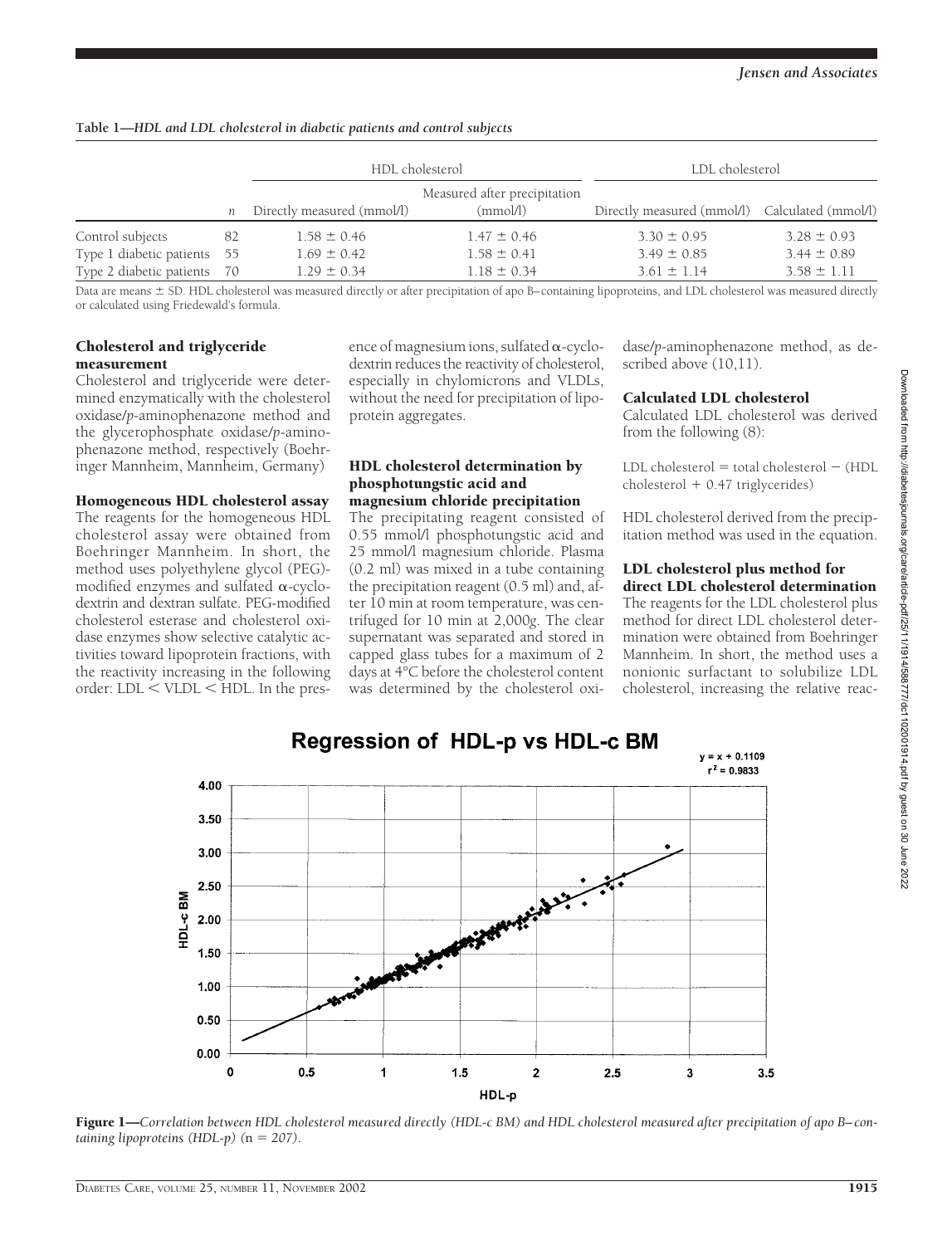

# Difference between HDL-p and HDL-c BM vs Glucose





Figure 2—The effect of increased blood glucose and increased HbA<sub>1c</sub> on the bias of the direct homogeneous assay for HDL cholesterol determination. *Bias is the difference between HDL cholesterol measured after precipitation of apo B–containing lipoproteins (HDL-p) minus directly measured HDL cholesterol* (*HDL-c BM*) ( $n = 207$ ).

tivity of cholesterol for enzymatic determination by the cholesterol esterase– cholesterol oxidase coupling reaction in this lipoprotein fraction. In addition, a sugar compound and  $Mg^{2+}$  reduces the enzymatic reaction of the cholesterol

measurement in VLDLs and chylomicrons.

Serum albumin was measured on a Hitachi 912 with a calorimetric assay. Blood glucose was measured using a One Touch II (LifeScan). Bilirubin was measured on the Hitachi 912 with the use of 2,5-dichlorophenyldiazonium tetrafluoroborate as the diazonium salt. The absorbance was monitored at 570 nm.  $HbA_{1c}$ was measured by a high-performance liquid chromatography method (Bio-Rad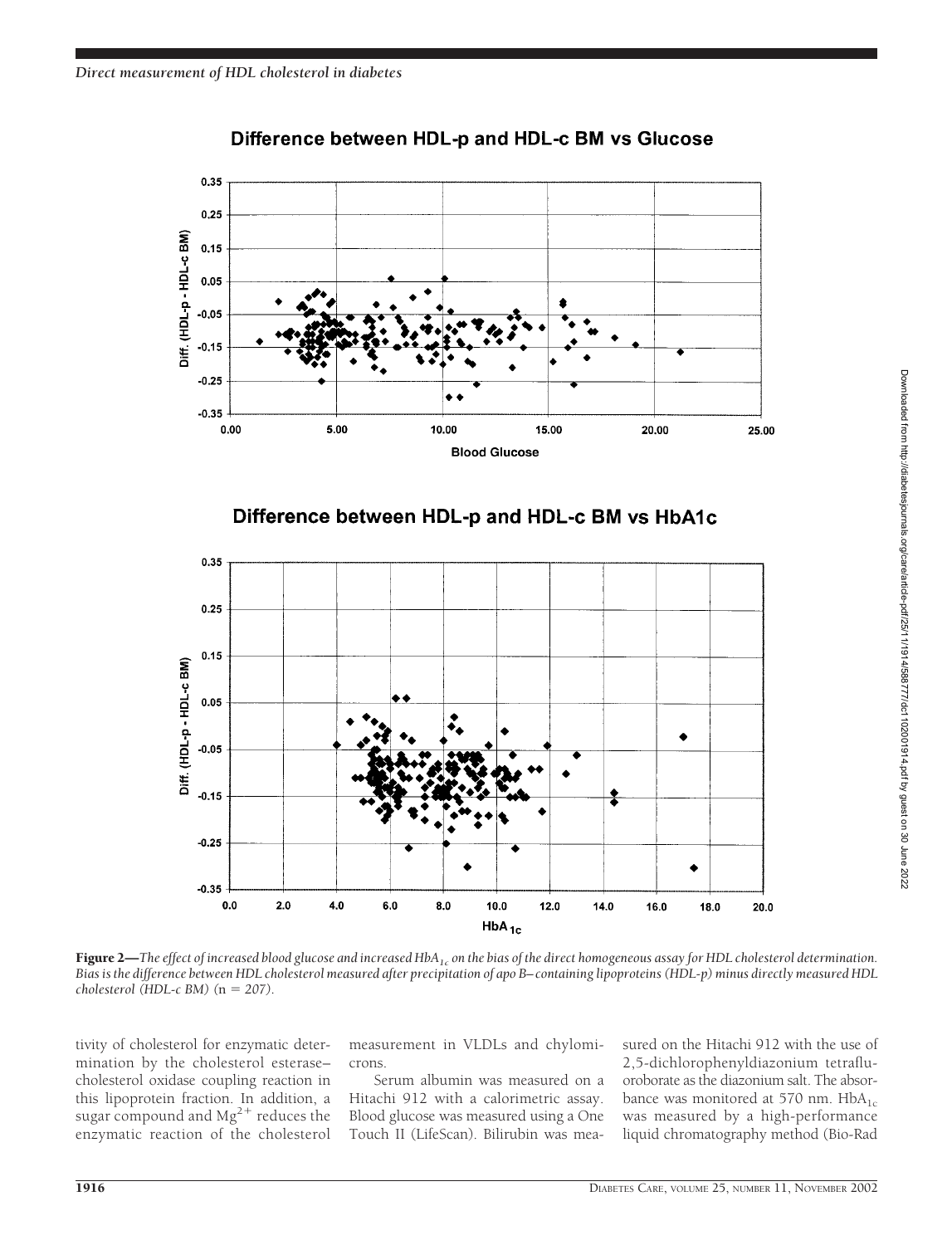Variant from Bio-Rad Diagnostics Group, Hercules, CA)

# Statistical methods

All values are reported as means  $\pm$  SD. Comparisons between and within patient groups were performed using paired and unpaired Student's *t* tests. Systematic error, including the constant and the proportional error, was derived from the linear regression equation  $y = bx + a$ , where *b* is the slope of the regression equation and represents the proportional error, *x* is HDL cholesterol determined after precipitation, and *a* is the *y*-axis intercept and represents the constant error. Comparisons between the methods were analyzed using the Bland-Altman difference plots. Difference plots were performed between the precipitation HDL cholesterol method and the homogeneous HDL cholesterol method. Bias of the two methods was plotted against serum bilirubin, serum albumin,  $HbA_{1c}$ , and blood glucose.

**RESULTS** — Serum cholesterol levels (mean  $\pm$  SD) in type 1 and type 2 diabetic patients and normal control subjects were  $5.7 \pm 1.0$ ,  $5.7 \pm 1.3$ , and  $5.4 \pm 1.1$ mmol/l, respectively. Measured and calculated HDL and LDL cholesterol in the three groups are shown in Table 1.

Direct measured HDL cholesterol was closely correlated to HDL cholesterol measured after precipitation ( $r^2 = 0.98$ ;  $P < 0.001$ ) (Fig. 1), but in all patient groups, direct measured HDL cholesterol was 0.1 mmol/l higher than HDL cholesterol measured after precipitation.

In Fig. 2, the bias of HDL cholesterol determined after precipitation minus the direct HDL cholesterol assay is plotted against  $HbA_{1c}$  and blood glucose, respectively. Hb $A_{1c}$ , blood glucose, serum albumin, or serum bilirubin (the latter two not shown in figures) did not influence the differences of the two HDL cholesterol measurements. No significant differences were found between direct measured and calculated LDL cholesterol (Table 1). No systematical bias was found among blood glucose,  $HbA_{1c}$ , serum albumin, serum bilirubin triglyceride, HDL cholesterol, and the difference of the two LDL cholesterol measurement methods.

**CONCLUSIONS** — In this study, we compared, in diabetic patients, a homogeneous assay for direct automated HDL

cholesterol analysis with the phosphotungstic acid magnesium chloride precipitation method. The homogeneous assay exhibited a positive bias; results for HDL cholesterol were overall 0.1 mmol/l higher than the values determined after precipitation. We and others (9,12) have previously shown HDL cholesterol isolated by phosphotungstic acid magnesium chloride to be lower than that by ultracentrifugation, suggesting that the fraction with a density of  $>1.063$  includes some apolipoprotein (apo) B–containing lipoproteins. It seems that the homogeneous direct HDL cholesterol assay reacts with these lipoproteins, suggesting that the HDL cholesterol results obtained by this method are more in accordance with results obtained after ultracentrifugation than after precipitation.

As expected, we found lower HDL cholesterol concentrations in type 2 diabetic patients than in type 1 diabetic patients and normal control subjects. However, we could not demonstrate any bias from diabetes on the homogeneous assay minus the precipitation assay. In accordance with this, the long-term metabolic control, reflected by  $HbA_{1c}$ , and blood glucose did not influence the difference between the two HDL cholesterol measurement methods.

Although a bias of 0.1 mmol/l between the two HDL cholesterol measurements seems small, the clinical implication of the difference cannot be neglected. According to the recent guidelines from the American Diabetes Association, a cutoff point of HDL cholesterol below 1.0 mmol/l supports dietary or drug therapy for diabetic dyslipidemia (13). Only 14 patients had HDL cholesterol below 1.0 mmol/l when the homogeneous assay was used, whereas this was the case for 34 individuals when the precipitation method was used. In the subgroups, the figures were as follows: normal control subjects, 4 vs. 12; type 1 diabetic patients, 0 vs. 2; and type 2 diabetic patients, 10 vs. 22, respectively.

In vitro experiments have shown that the contents of sucrose and protein in serum influence the quantification of HDL cholesterol (10). Our study demonstrates that, within a wide but physiological range of glucose, albumin (32–49 g/l), and bilirubin ( $\leq$ 36  $\mu$ mol/l), the quantification of HDL cholesterol is not significantly affected. Serum triglyceride in the

range <4.6 mmol/l also did not influence the bias of the two methods.

In patients with diabetic dyslipidemia with moderately elevated serum cholesterol, measurement of HDL cholesterol will often be helpful in determining whether cholesterol-lowering therapy should be initiated. We previously demonstrated that the precipitation method for HDL cholesterol correlated well with the ultracentrifugation method but that the precipitation method exhibited a negative bias for HDL cholesterol. This negative bias seems not to be present for the homogeneous direct HDL cholesterol assay, thereby reducing the risk of misclassification of patients by the use of this method. In addition, the direct assay saves time, which is of great importance in diabetic patient groups where repetitive measurement of serum lipids during follow-up for many years is necessary.

## **References**

- 1. Davey-Smith G, Shipley MJ, Marmot MG, Rose G: Plasma cholesterol and mortality: the Whitehall Study. *JAMA* 267:70–76, 1992
- 2. Stamler J, Vaccaro O, Neaton JD, Wentworth D: Diabetes, other risk factors, and 12 year cardiovascular mortality for men screened in the Multiple Risk Factor Intervention Trial. *Diabetes Care* 16: 434–444, 1993
- 3. Turner RC, Millns H, Neil HA, Stratton IM, Manley SE, Matthews DR, Holman RR: Risk factors for coronary artery disease in non-insulin dependent diabetes mellitus: United Kingdom Prospective Diabetes Study (UKPDS 23). *BMJ* 316:823– 828, 1998
- 4. Rubins HB, Robins SJ, Collins D, Fye CL, Anderson JW, Elam MB, Faas FH, Linares E, Schaefer EJ, Schectman G, Wilt TJ, Wittes J: Gemfibrozil for the secondary prevention of coronary heart disease in men with low levels of high-density lipoprotein cholesterol. *N Engl J Med* 341: 410–418, 1999
- 5. Haffner SM: Management of dyslipidemia in adults with diabetes. *Diabetes Care* 21: 160–178, 1998
- 6. Jensen T, Stender S, Deckert T: Abnormalities in plasma concentrations of lipoproteins and fibrinogen in type 1 (insulin-dependent) diabetic patients with increased urinary albumin excretion. *Diabetologia* 31:142–145, 1988
- 7. Stratton IM, Adler AI, Neil HA, Matthews DR, Manley SE, Cull CA, Hadden D, Turner RC, Holman RR: Association of glycaemia with macrovascular and micro-